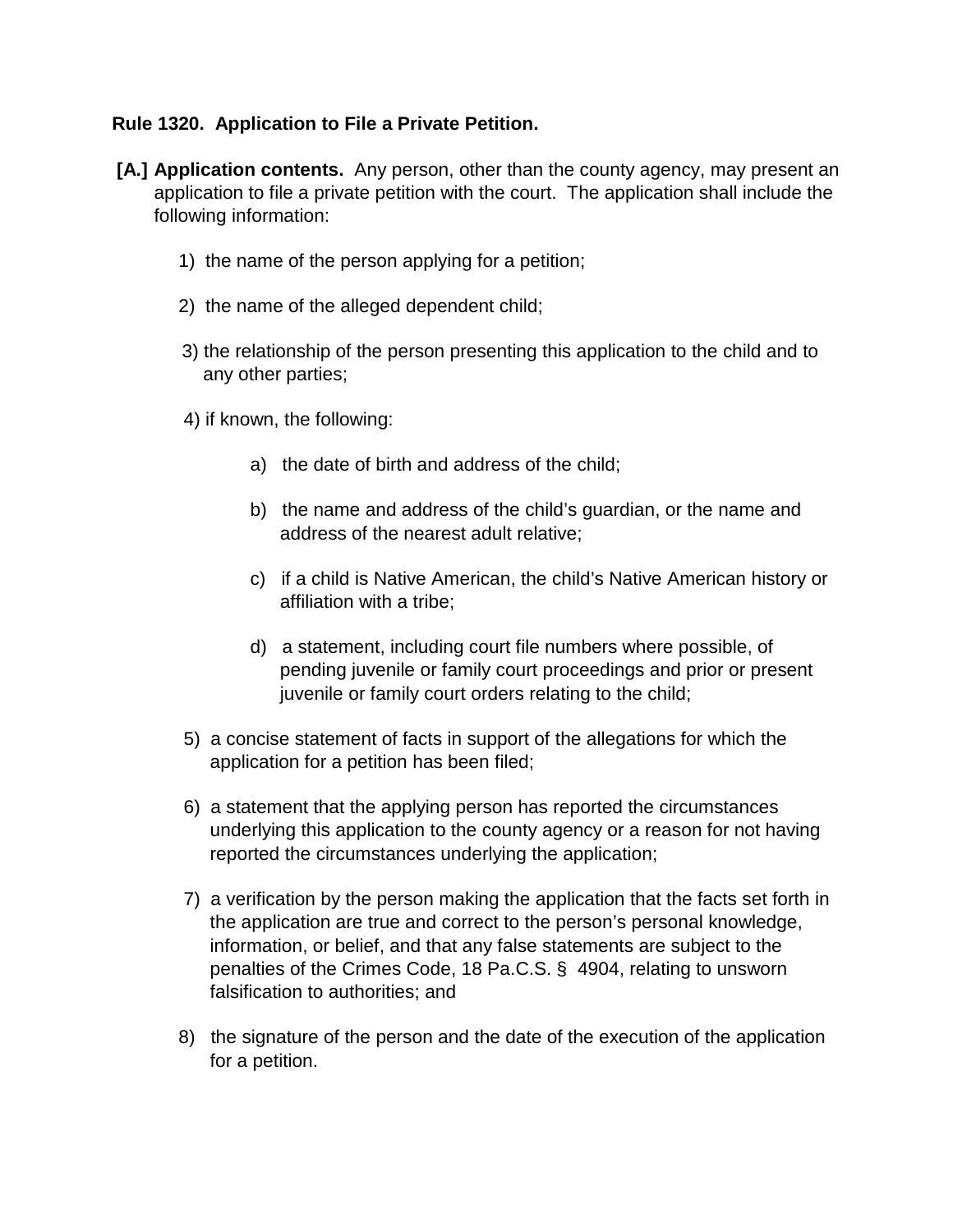#### **Comment**

 **[Rule 1330 requires that the county agency file a petition.]** Any person, other than the county agency, **[is to] shall first** file an application to file a petition under this Rule. Rule 1800 suspends 42 Pa.C.S. § 6334**[, which provides any person may file a petition] to the extent it is inconsistent with this Rule**.

 See Rule 1321 for hearing on application **[and finding that a petition is to be filed by the county agency]**.

**Official Note:** Rule 1320 adopted August 21, 2006, effective February 1, 2007. Amended May 12, 2008, effective immediately. **Amended [4016, effective \_\_, 2016.**

### *Committee Explanatory Reports:*

Final Report explaining the provisions of Rule 1320 published with the Court's Order at 36 Pa.B. 5599 (September 2, 2006). Final Report explaining the amendments to Rule 1320 published with the Court's Order at 38 Pa.B. 2360 (May 24, 2008). **Final Report explaining the amendments to Rule 1320 published with the Court's Order**  at Pa.B. ( , 2016).